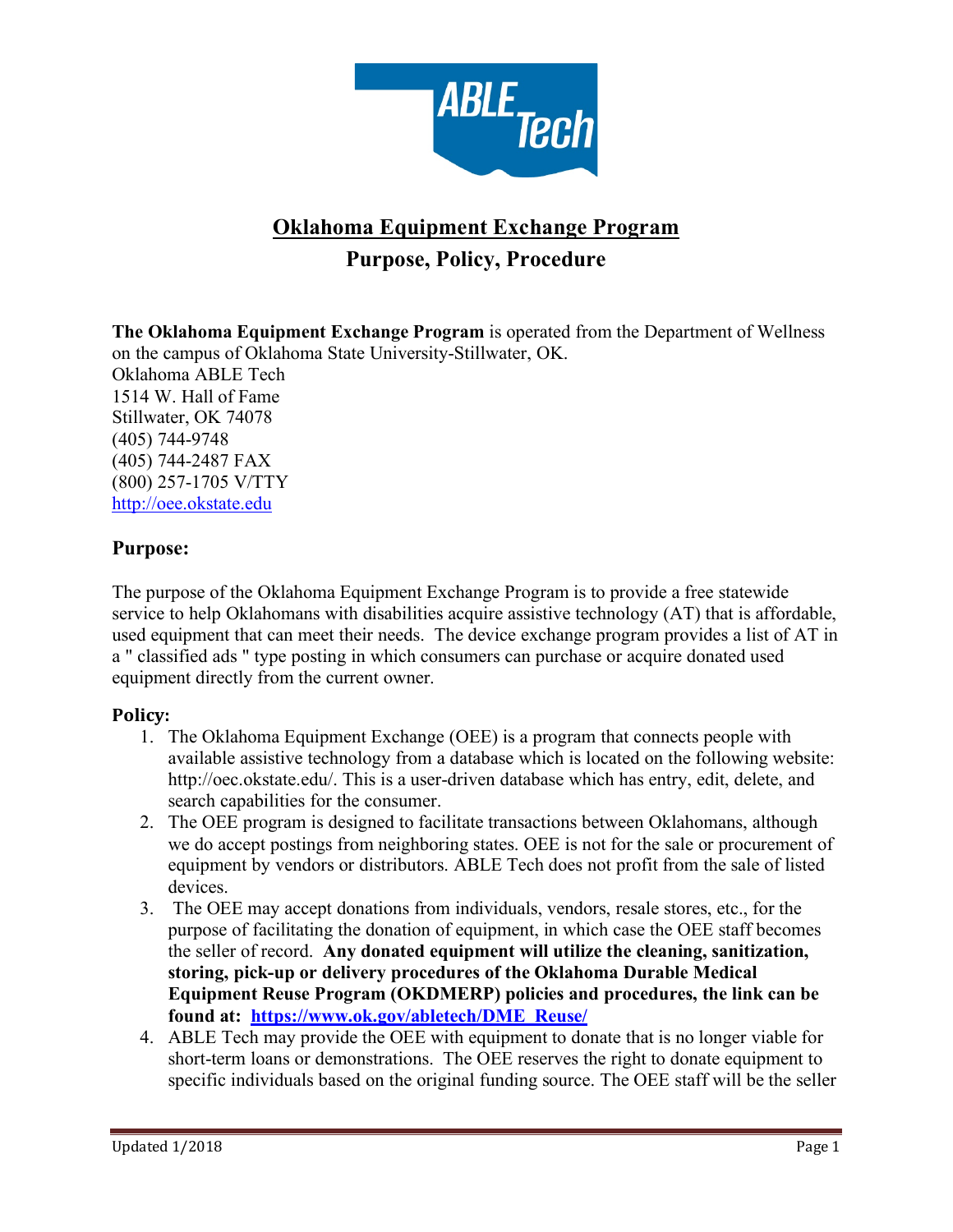of record. ABLE Tech does not warrant the condition or terms of sale of any device offered for exchange by an existing owner under the OEE.

- 5. ABLE Tech shall not be liable for any claims, liabilities, damages, losses, costs, expenses (including but not limited to settlements, judgments, court costs and reasonable attorney's fees) fines and penalties, arising out of any actual or alleged injury, loss, or damage of any nature whatsoever in connection with the sale or use of any device donated, purchased or sold under the OEE. It shall be the responsibility of the seller to provide accurate and detailed information about the device's specifications and condition to any buyer.
- 6. If the Oklahoma Durable Medical Equipment Reuse Program (OKDMERP) donates certain types of equipment to the Oklahoma Equipment Exchange it will be necessary for the individual receiving the device to provide a physician prescription. Documentation will be retained with the signed donation form. The OEE, as noted on the web site, will require a prescription for the following items:
	- CPAP a sleep study is required
	- Gait Trainers
	- Hospital Beds
	- Nebulizers
	- Patient Lifts
	- Scooters
	- Standers
	- Walkers
	- Wheelchairs (manual and power)
	- Other weight bearing equipment

The following items also require an evaluation report from an ATP, OT, or PT if the item is being provided by Oklahoma Durable Medical Equipment Reuse Program:

- Gait Trainers
- Patient Lifts
- Scooters
- Standers
- Wheelchairs (manual and power)
- Other weight bearing equipment

If the above listed equipment is being sold/provided by an individual user of the OEE website, it is the responsibility of the buyer/recipient to obtain the required evaluation and ensure that the device meets the needed dimensions for safe and appropriate use. ABLE Tech assumes no responsibility for incorrectly fitted devices.

- 7. When OEE is the seller of record, reimbursement for shipping and handling of equipment must be made prior to the recipient receiving the donated equipment. The OEE equipment may be held for a recipient for up to 12 business days to receive prescriptions, assessments, or shipping reimbursement. If the documents or shipping fees are not received within that time frame the equipment will be removed from hold status.
- 8. ABLE Tech reserves the right to edit or refuse listings based on the item description, condition and/or item not deemed as AT.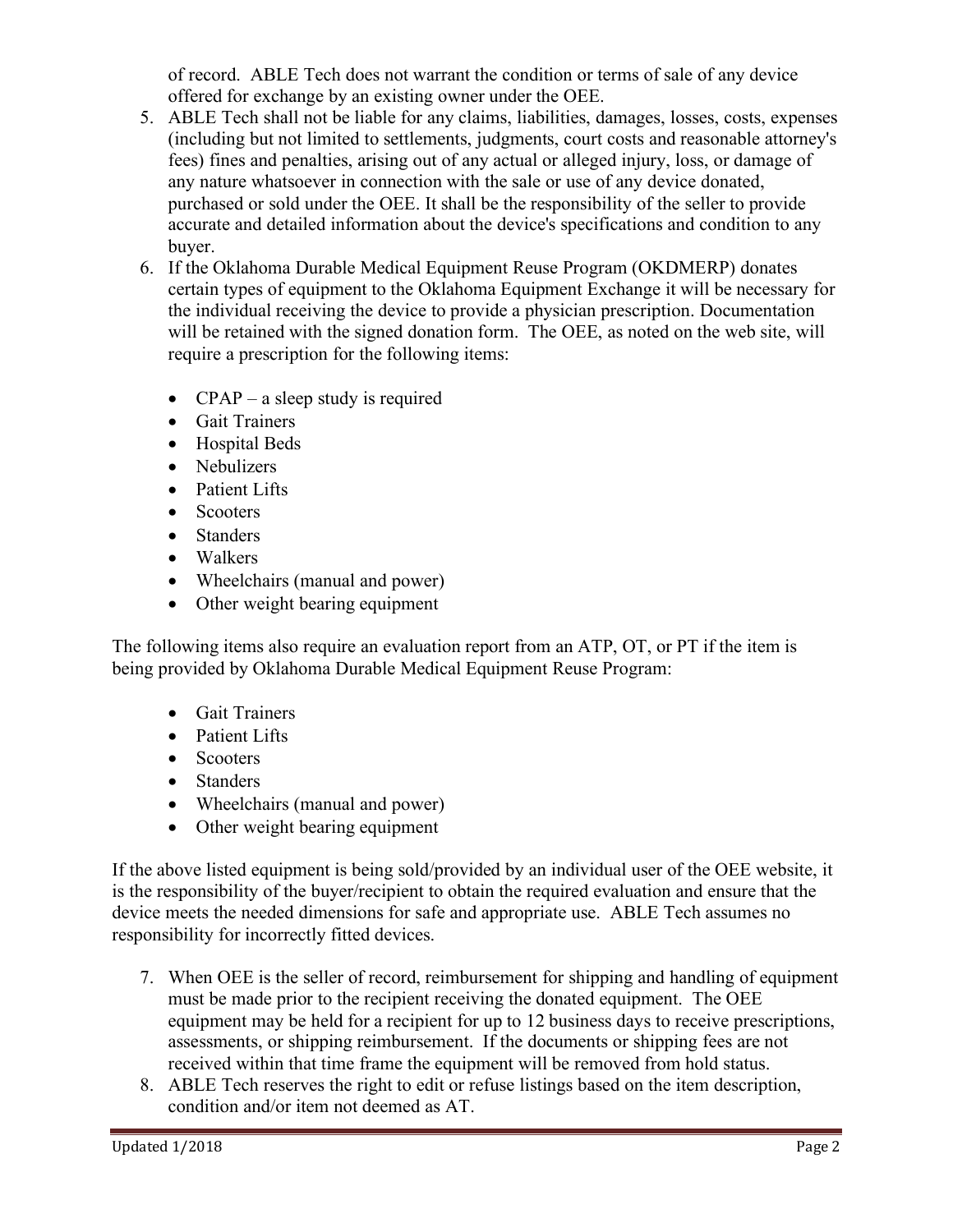- 9. Listings must be refreshed every 90 days. If an item has been listed on the OEE for 90 days and is not updated prior to the end of that time period, it may be removed from the list.
- 10. When individuals post an item on the OEE, it will generate an automatic ID number.
	- If you select Email Your email address will not be listed on the website. Web users will email you through an online form.
	- If you select Phone, include with listing Your phone number will be displayed online with your item.
	- If you select Phone, do not include with listing Program office staff will serve as the point of contact for inquiries related to your item and will contact you via your choice below.
	- If you choose email as your preferred method of contact, please add the email address abletech@okstate.edu to your email safe list. This will ensure that messages sent to you through our system will be delivered to your inbox.
- 11. The seller's first name and city may be published in the newsletter or other printable materials.
- 12. ABLE Tech cannot collect data on individuals under the age of 18. By accepting the terms of the OEE the consumer agrees that they are over the age of 18 and agree to hold harmless Oklahoma ABLE Tech should they experience a problem with any transaction arising from the OEE.
- 13. OEE does not accept used or new license software. The OEE cannot accept oxygen tanks, oxygen concentrators, or bipap machines. OEE does not accept donated equipment that is in need of repairs to be fully functioning.
- 14. Individuals who have registered at the web site have full access to all of the features of the OEE. Individuals that do not register only have limited access to the listing of items available. Registered and logged in users get access to the contact information associated with those items, enabling them to contact the person who listed the item. Also, only registered and logged in users can post listings on the OEE.
- 15. ABLE Tech will post a privacy and disclaimer statement on the OEE homepage so that everyone is aware of what information is collected, how it is used, and under what circumstances, if any, it would be disclosed. ABLE Tech reserves the right to modify the privacy statement; individuals will be notified by email, or by means of a notice on the OEE home page of any material changes to the policy.
- 16. ABLE Tech will need basic contact information for registered users to maintain effective communication. In addition, ABLE Tech will request information from the buyer/seller in order to meet the data reporting requirements of the Administration for Community Living (ACL). ABLE Tech will ask the buyer/seller to give feedback on the original purchase price, the selling price and the outcome of the transaction for the buyer, after a successful equipment exchange.
- 17. ABLE Tech will *never* provide personal information on any registered buyer/seller unrelated to the purpose of inquiring, buying, or selling devices.
- 18. The OEE is administered and maintained by Oklahoma ABLE Tech. Users may contact ABLE Tech if they have questions regarding the OEE. Contact information will be listed on the web site.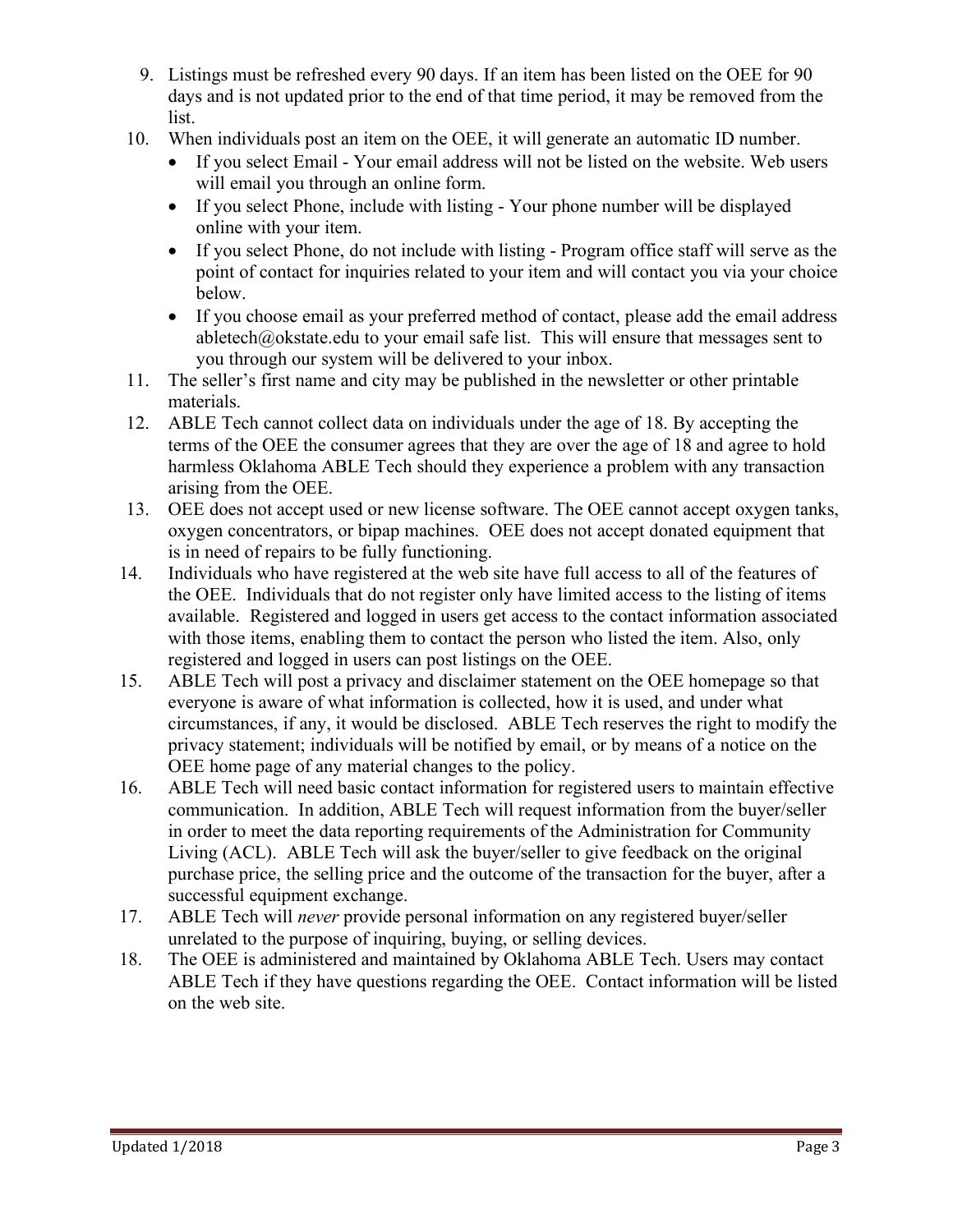# **Procedures:**

- 1. In order to fully use the OEE website (posting and finding seller contact information) individuals must first complete the registration form (and/or create a user name and password). The user must agree to the terms as outlined on the OEE (Appendix A). At registration the user is required to give their name, address, and phone number. Email address is optional for registration. ABLE Tech uses the information to contact sellers/buyers about the OEE. The registrant's contact information may be listed on the website depending on the method of contact determined by the seller/buyer.
- 2. On the registration form there will be a prompt to fill out the individual's contact information. The registrant will also be asked to choose a unique Username and Password, both of which are case sensitive. Registrants will receive an email with their Username and Password (if an email address was supplied); individuals will be directed to keep this email for their records. If you forget your password, go to the login page  $\&$ select the link "Forgot My Password" & it will be emailed to you.
- 3. Anyone can access the OEE listings by contacting ABLE Tech. Staff can review current listings, or post items on behalf of any Oklahoman. Or you can view all available items by clicking on the *View Items Available* button. If interested in viewing items sought by others, click on *View Items Needed*. Both of the resulting lists can be searched by AT category, by length of time posted on the OEE, by type, by zip code proximity and by keyword.
- 4. Registered users that would like to offer devices for sale/exchange, must first login to the website. Once the user has logged in, click on *Post an Item for Sale*. The seller will be prompted to fill out a form with information about the item they would like to list on the OEE. Once the form is completed click *Submit Listing for Preview*. The seller will then be shown a preview of what the listing will look like so they can confirm that all the information is correct. The seller can then add up to four (4) photos to be included with the listing. The system will automatically resize the photos appropriately. Once all of the information is correct, click the *Confirm Submission* and the listing will be submitted to the OEE. If changes need to be made on the listing, click *Edit Before Submitting*.
- 5. Individuals may also list items needed by logging onto the website and click *Post an Item Needed.* Individuals will then be prompted to complete a form with information about the item they are looking to acquire. Once the form is completed, click *Submit Listing for Preview*. The individual will then be shown a preview of what their listing will look like so you can confirm that all the information is correct. If all is correct, click on *Confirm Submission* and the listing will be submitted to the OEE. If something needs to be changed on the listing, click *Edit Before Submitting*.
- 6. After the item is submitted, whether it is to sell/exchange or request a needed item, an ABLE Tech staff member reviews the listing for approval. The individual will be sent an email informing them if the item was accepted for listing. A user can also see the status of their listings at any time under *My Account*.
- 7. To edit a listing, go to the *My Account* heading, find the item and click the edit icon  $\binom{1}{k}$ next to the item. The user will then be given the opportunity to make any edits to the information currently associated with that item. Individuals must update the listing at least once every 90 days in order for the listing to remain active on the OEE.
- 8. To remove a listing, go to the *My Account* heading, click on the remove icon  $(\blacksquare)$  next to the item. Complete a short survey (Appendix B).
- 9. To update the contact information, go to the *My Account* heading, click on *Update My Contact Information*. The information currently associated with the account will be listed;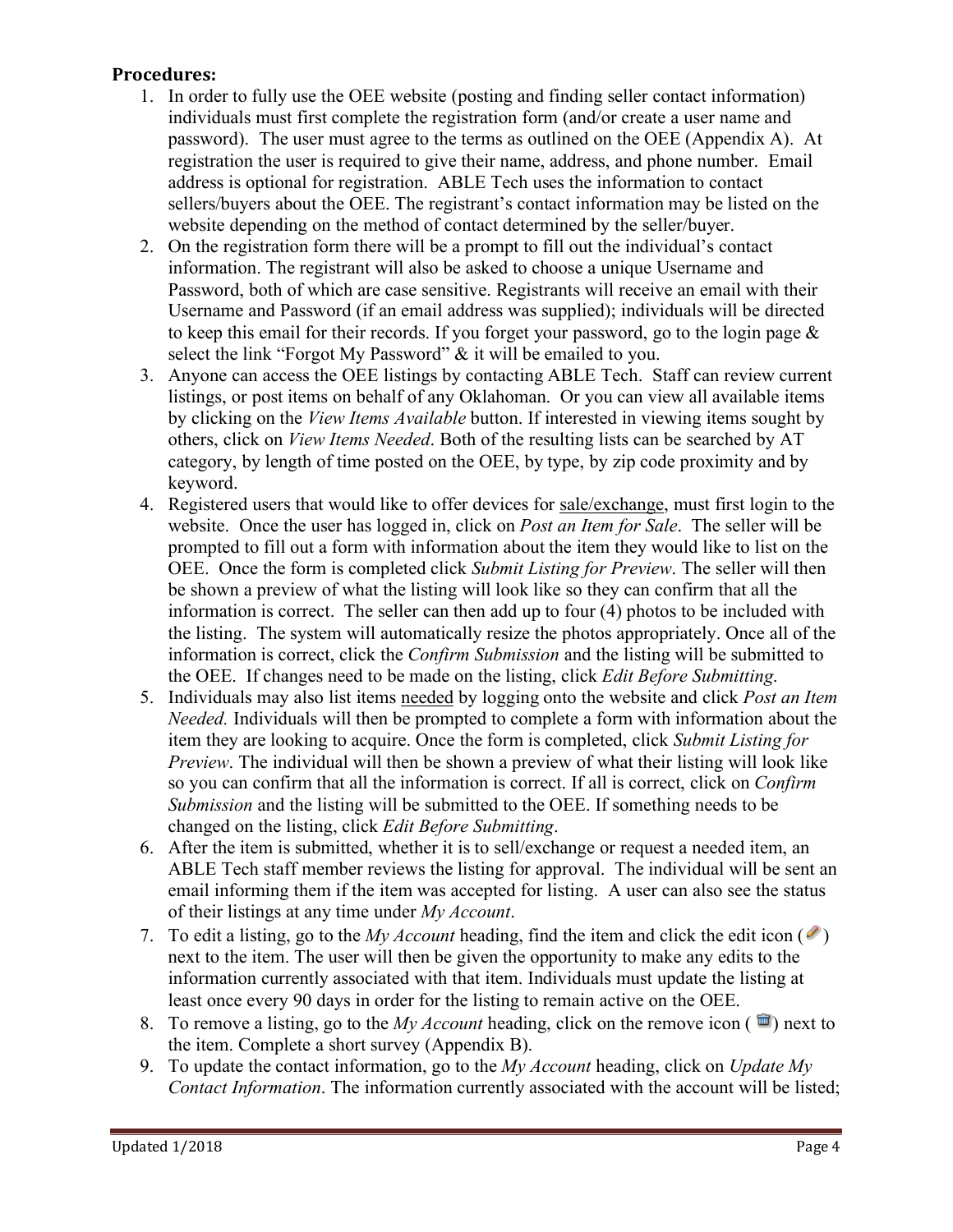to make changes, delete the current information and type in the new information, click the *Save Changes* button before exiting the page.

10. ABLE Tech approves and/or edits as necessary posted items before they are posted online. ABLE Tech may contact sellers/buyers to determine if an exchange was made.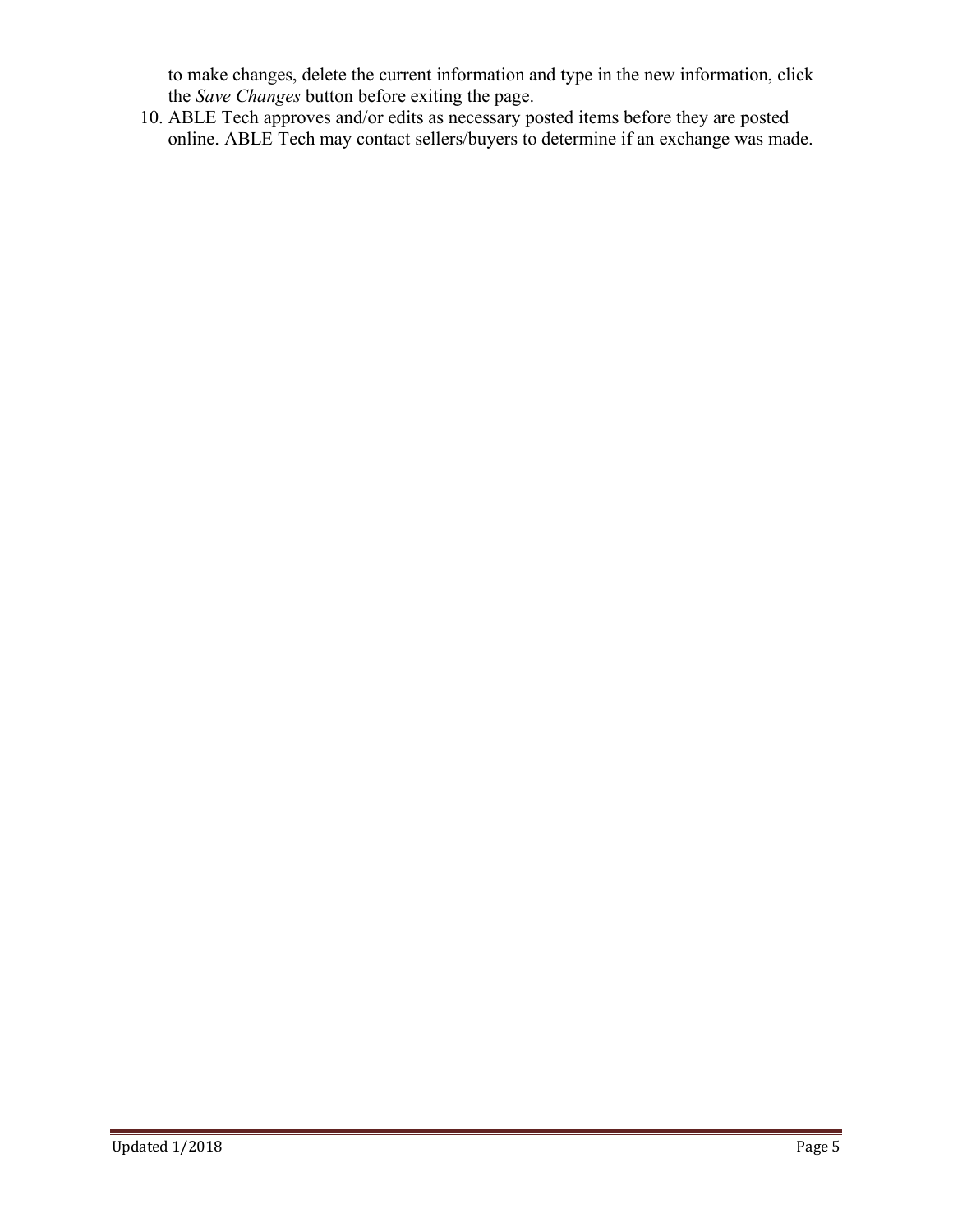#### Appendix A: **Terms and Disclaimer**

Welcome to the Oklahoma Equipment Exchange (OEE), a program operated by Oklahoma ABLE Tech. The OEE is a "classified ads" that connects people with available assistive technology or AT! Please read the following information carefully. To continue to register for the Oklahoma Equipment Exchange, you must click the button to acknowledge that you've read and accepted the Disclaimer and Privacy Statement information.

This is a user-driven database with entry, edit, delete and search capabilities. The OEE program is designed to facilitate transactions between Oklahomans, and is not for the sale or procurement of equipment by vendors or distributors. ABLE Tech does not profit from the sale of listed devices. The OEE may accept donated equipment from individuals, vendors, and resale stores, in which case ABLE Tech must receive reimbursement for shipping the equipment. In addition, for certain medical equipment, the recipient of the donated equipment must provide ABLE Tech with a prescription and or an assessment to indicate medical necessity and appropriate fit of a device.

ABLE Tech does not warrant the condition or terms of sale of any device offered for reutilization by an existing owner or borrower under the OEE. ABLE Tech shall not be liable for any claims, liabilities, damages, losses, costs, expenses (including but not limited to settlements, judgments, court costs and reasonable attorney's fees) fines and penalties, arising out of any actual or alleged injury, loss, or damage of any nature whatsoever in connection with the sale or use of any device purchased or sold under the Oklahoma Equipment Exchange. It shall be the responsibility of the seller to provide accurate and detailed information about the device's specifications and condition to any buyer. ABLE Tech functions solely as an information-sharing communication channel, unless the device has been donated from an individual, vendor, resale store or the Oklahoma Durable Medical Equipment Reuse Program. The OEE as noted on the website, will require a prescription for the following items:

- CPAP a sleep study is required
- Gait Trainers
- Hospital Beds
- Nebulizers
- Patient Lifts
- Scooters
- Standers
- Walkers
- Wheelchairs (manual and power)
- Other weight bearing equipment

The following items also require an evaluation report from an ATP, OT, or PT if the item is being provided by Oklahoma Durable Medical Equipment Reuse Program:

- Gait Trainers
- Patient Lifts
- Scooters
- Standers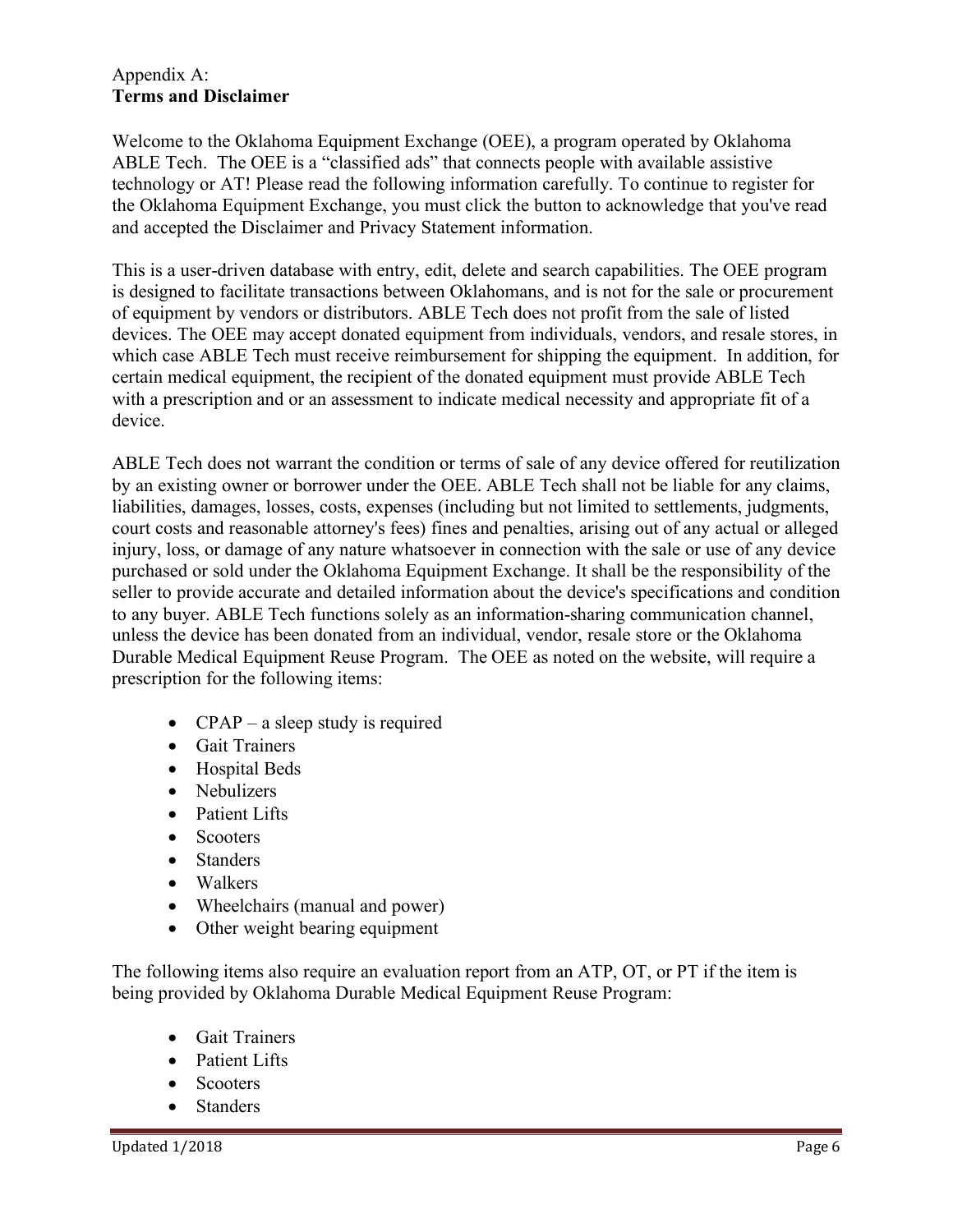- Wheelchairs (manual and power)
- Other weight bearing equipment

If the above listed equipment is being sold/provided by an individual user of the OEE website, it is the responsibility of the buyer/recipient to obtain the required evaluation and ensure that the device meets the needed dimensions for safe and appropriate use. ABLE Tech assumes no responsibility for incorrectly fitted devices.

ABLE Tech reserves the right to edit or refuse listings based on the item description, condition and/or item not deemed as AT. Listings must be refreshed every 90 days. If the listing has not been updated, it is automatically removed. When individuals post an item on the OEE, it will generate an automatic ID number.

- If you select Email Your email address will not be listed on the website. Web users will email you through an online form.
- If you select Phone, include with listing Your phone number will be displayed online with your item.
- If you select Phone, do not include with listing Program office staff will serve as the point of contact for inquiries related to your item and will contact you via your choice below.
- If you choose email as your preferred method of contact, please add the email address abletech@okstate.edu to your email safe list. This will ensure that messages sent to you through our system will be delivered to your inbox.

The seller's first name and city may be published in the newsletter or other printable materials.

ABLE Tech cannot collect data on individuals under the age of 18. By accepting these terms, you agree that you are over the age of 18 and agree to hold harmless the Oklahoma ABLE Tech should you experience a problem with any transaction arising from the ABLE Tech Equipment Exchange.